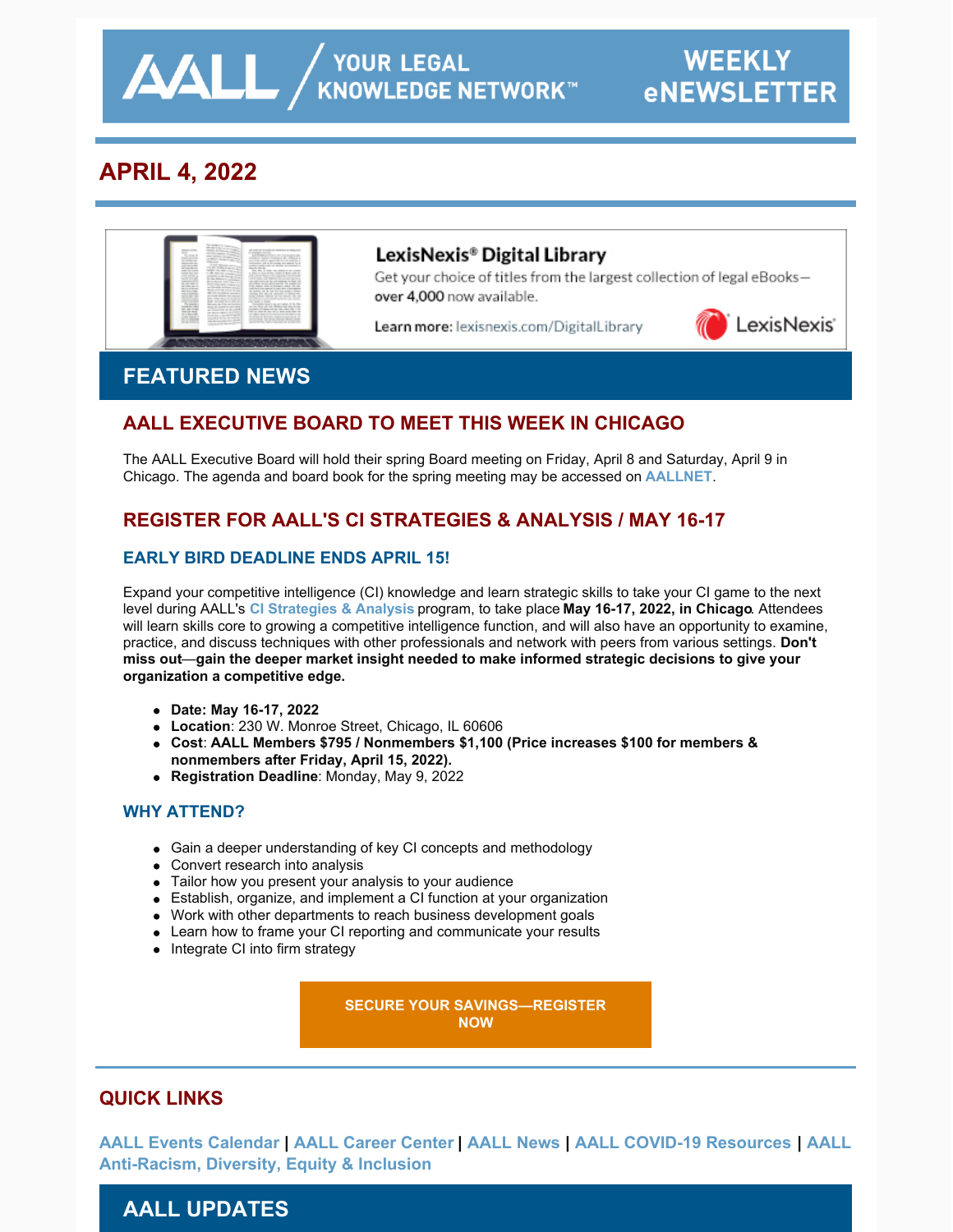## **RENEW YOUR 2022-2023 AALL MEMBERSHIP / INVEST IN YOUR PROFESSIONAL GROWTH**

This past year required a lot of adjustments, but we persevered together and celebrated**many [accomplishments](https://www.aallnet.org/wp-content/uploads/2022/02/AALL-eBriefing-Thank-You-for-Being-an-AALL-Member.pdf)** that continued to move the profession forward. We appreciate and value you as an AALL member and hope you will continue your membership. **Renew your 2022-2023 [membership](https://www.aallnet.org/community/membership/join-renew/)** early and get it out of the way. AALL benefits add up to **over \$2,000+ in value** for the year. These include:

- Access to an extensive **[network](https://www.aallnet.org/community/) of peers**; including the ability to join caucuses and special interest sections and connect with other members who share similar interests.
- Access to essential **professional [development](https://elearning.aallnet.org/)**—complimentary monthly webinars and virtual coffee chats as well as discounted rates for online courses and live events.
- AALL's daily newsletter **[KnowItAALL](https://www.aallnet.org/resources-publications/publications/knowitaall/)**, which highlights legal information news, industry trends, technology developments, government research, libraries, and career development topics—including AALL member expertise.
- More great **[member](https://www.aallnet.org/community/membership/benefits/) benefits**.

#### **JOIN A SPECIAL INTEREST SECTION**

Connect with others that share your professional interests through AALL's 14**special interest [sections](https://www.aallnet.org/community/special-interest-sections/)** (SIS's). Joining an SIS provides you with the opportunity to participate in groups dedicated to specialized areas of law librarianship, maximizing your membership.

If you have any questions about your membership renewal, please contact AALL Headquarters at **[membership@aall.org](mailto:membership@aall.org)** or 312.939.4764.

> **RENEW YOUR [MEMBERSHIP](https://www.aallnet.org/community/membership/join-renew/)**

## **ADVOCACY**

## **APPLICATION PERIOD FOR FEDERAL JUDICIARY'S PACER USER GROUP NOW OPEN / APPLY BY APRIL 30**

The federal Judiciary has opened the **[application](https://www.uscourts.gov/news/2022/03/31/application-period-opens-pacer-user-group) period** for membership in its public user group that provides advice and feedback on ways to improve electronic public access (EPA) services, including the Public Access to Court Electronic Records (PACER) system. The application period for the EPA Public User Group is open until April 30, 2022, and the two-year term begins on July 1, 2022. AALL members are encouraged to apply. More information is available on the **United States Courts [website](https://www.uscourts.gov/news/2022/03/31/application-period-opens-pacer-user-group)**. AALL member**[Theresa](https://www.aallnet.org/members_only/membership/IndividualFormPublicMembers/detail?id=201001B8BA4) A. Reiss** currently serves as a member of the user group and AALL thanks her for serving.

### **NEW COVID.GOV WEBSITE LAUNCHED**

The United States (U.S.) federal government has launched a new website,**[COVID.gov,](https://www.covid.gov/)** to connect people in the U.S. with information about vaccines, tests, treatments, and masks, as well as to get the latest updates on COVID-19 in their communities. Additional COVID-19 updates and resources for members are available on the **AALL COVID-19 [resources](https://www.aallnet.org/about-us/press-room/coronavirus/) page**.

# **PROFESSIONAL GROWTH**

### **27 FELLOWS ATTEND AALL'S 2022 LEADERSHIP ACADEMY IN CHICAGO**

The **2022 AALL [Leadership](https://www.aallnet.org/education-training/in-person-programs-seminars/leadership-academy/) Academy** took place March 31 and April 1 in Chicago last week. The Academy, featuring Dr. Judith Millesen as facilitator, is designed to equip law librarians with essential leadership skills and strategies to handle challenges at the early stages of their careers. Through a combination of lecture and interactive group work, participants learned various leadership styles, including strategies for overcoming challenges in leadership, inclusive leadership, mindfulness, and communication styles. They also participated in an



AALL Leaders Panel discussion featuring AALL President **Diane M. [Rodrigue](https://www.aallnet.org/members_only/membership/IndividualFormPublicMembers/detail?id=20100073E78)[z](https://www.aallnet.org/members_only/membership/IndividualFormPublicMembers/detail?id=2010019B46F)**, **Jean [Wenger](https://www.aallnet.org/members_only/membership/IndividualFormPublicMembers/detail?id=20100073BC8)**, and **Lindsey Carpino**.

### **WHAT PARTICIPANTS ARE SAYING**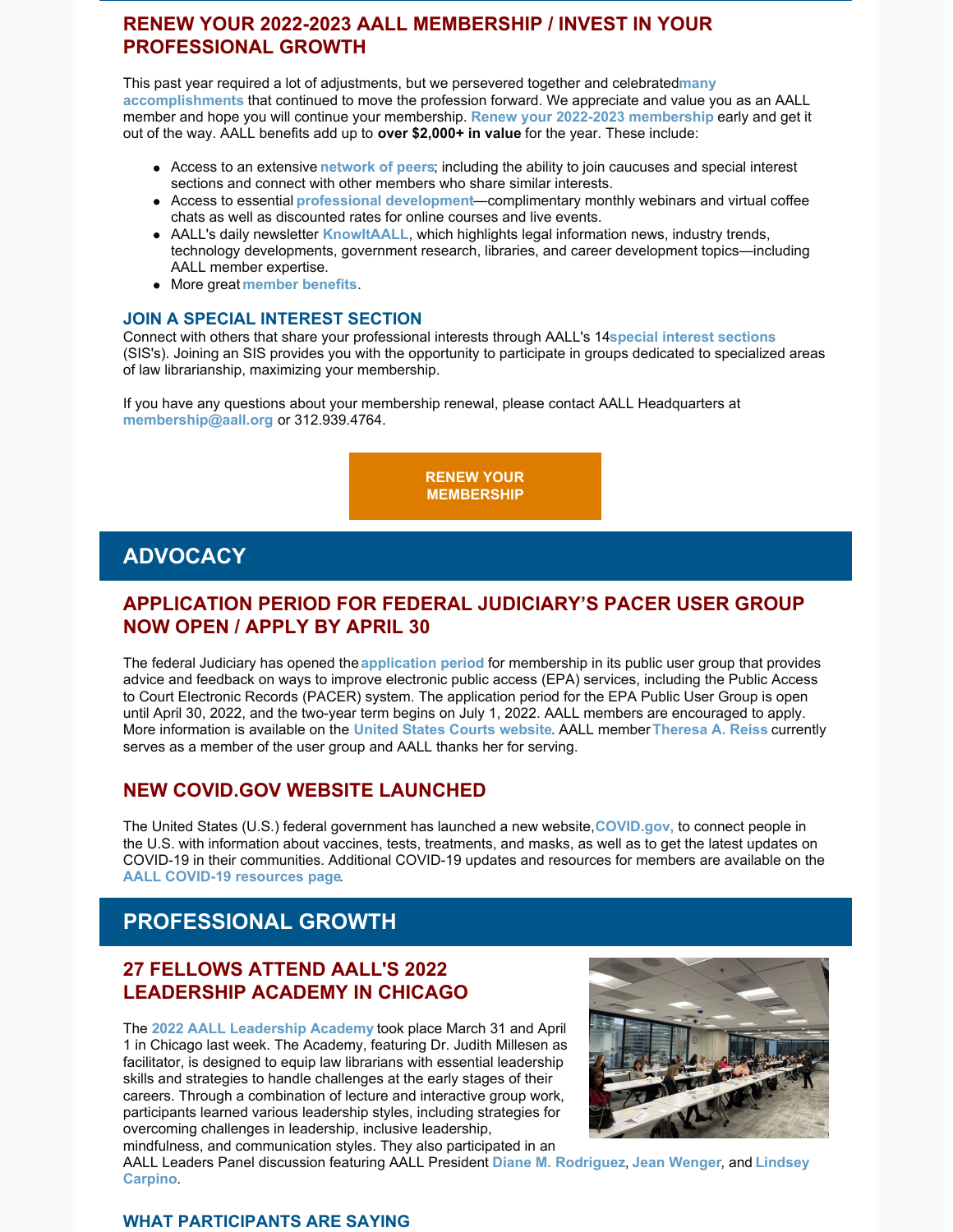"Just finished the American Association of Law Libraries #leadershipacademy and am leaving Chicago informed, inspired, and genuinely impressed about the amazing things my cohorts are doing in the profession. I am excited to take all that I have learned and implement it into my everyday life." – **Shivani [Naicker](https://www.aallnet.org/members_only/membership/IndividualFormPublicMembers/detail?id=7D020000004C), 2022 Leadership Academy Fellow**

Thank you to**[Thomson](https://legal.thomsonreuters.com/en) Reuters** for sponsoring this professional education opportunity.



## **AALL MEMBER BENEFIT / MICROLEARNING VIDEO SERIES**

**AALL's [Microlearning](https://elearning.aallnet.org/catalog#form_type=catalog-filter&page=1&webinar_type=0&product_type%5B%5D=2467&date%5Bstart%5D=&date%5Bend%5D=&keywords=&sort_by=new_to_old) Videos Series** take a holistic approach to skill-based education that is delivered in bitesized pieces. These short-form-focused videos are designed to cover an individual skill pertinent in the law librarian's world. Current videos discuss fair use, wine law, comparing red-lined versions in Microsoft Word, and the most recent feature, our "a day in the life of a law library fellow" interview series. These videos are available on **AALL [eLearning](https://elearning.aallnet.org/)**, simply search "microlearning." Additional videos are planned to drop throughout the year.

#### **Cost: Free for AALL Members**

# **UPCOMING COFFEE CHATS & WEBINARS**



## **REGISTER FOR TOMORROW'S AALL VIRTUAL COFFEE CHAT: FACULTY SERVICES – WHAT'S ON THE MENU?**

Faculty services are an important part of an academic law library's overall mission. However, no two libraries approach this key component in exactly the same way. Join us **tomorrow from 3:00 p.m. - 3:45 p.m. (CDT)** for an informal discussion of faculty services offerings, models, and practices.

**Cost: Free and open to AALL members only; space is limited.**

**LEARN MORE & [REGISTER](https://elearning.aallnet.org/products/virtual-coffee-chat-faculty-services-whats-on-the-menu)**



## **AALL VIRTUAL COFFEE CHAT: GETTING PUBLISHED: TIPS FOR ARTICLE DRAFTING AND SUBMISSION / APRIL 19**

Whether you are an experienced writer or new to the profession and looking to write your first article, it all begins with the submission process. Oftentimes submission forms are too vague and don't provide enough detail about the focus of the article or try to touch on too much. Join us **Tuesday, April 19 from 3:00 p.m. - 3:45 p.m. (CDT)**to discuss best

practices and share tips for submitting articles/article proposals.

**Cost: Free and open to AALL members only; space is limited.**

**LEARN MORE & [RESISTER](https://elearning.aallnet.org/products/virtual-coffee-chat-getting-published-tips-for-article-drafting-and-submission)**



## **WE ARE ALL PROFESSIONALS: INCLUSION, OTHERING, AND THE CHANGING NATURE OF LIBRARY ROLES / APRIL 27**

Automation, moving away from print, and shrinking staffs have resulted in major transitions in library assistant roles over the past few decades. Yet in many workplaces' library assistants continue to be treated as a separate class of workers, and persistent attitudes about "paraprofessionals" and their work abound. Join us **Wednesday, April 27**

**from 1:00 p.m. - 2:00 p.m. (CDT)** to discuss the changing nature of the typical library assistant, illuminate the ways that othering these colleagues can create a discouraging work environment, and articulate a vision for moving past this bifurcation to a future where the knowledge and expertise of all colleagues is valued, respected, and celebrated.